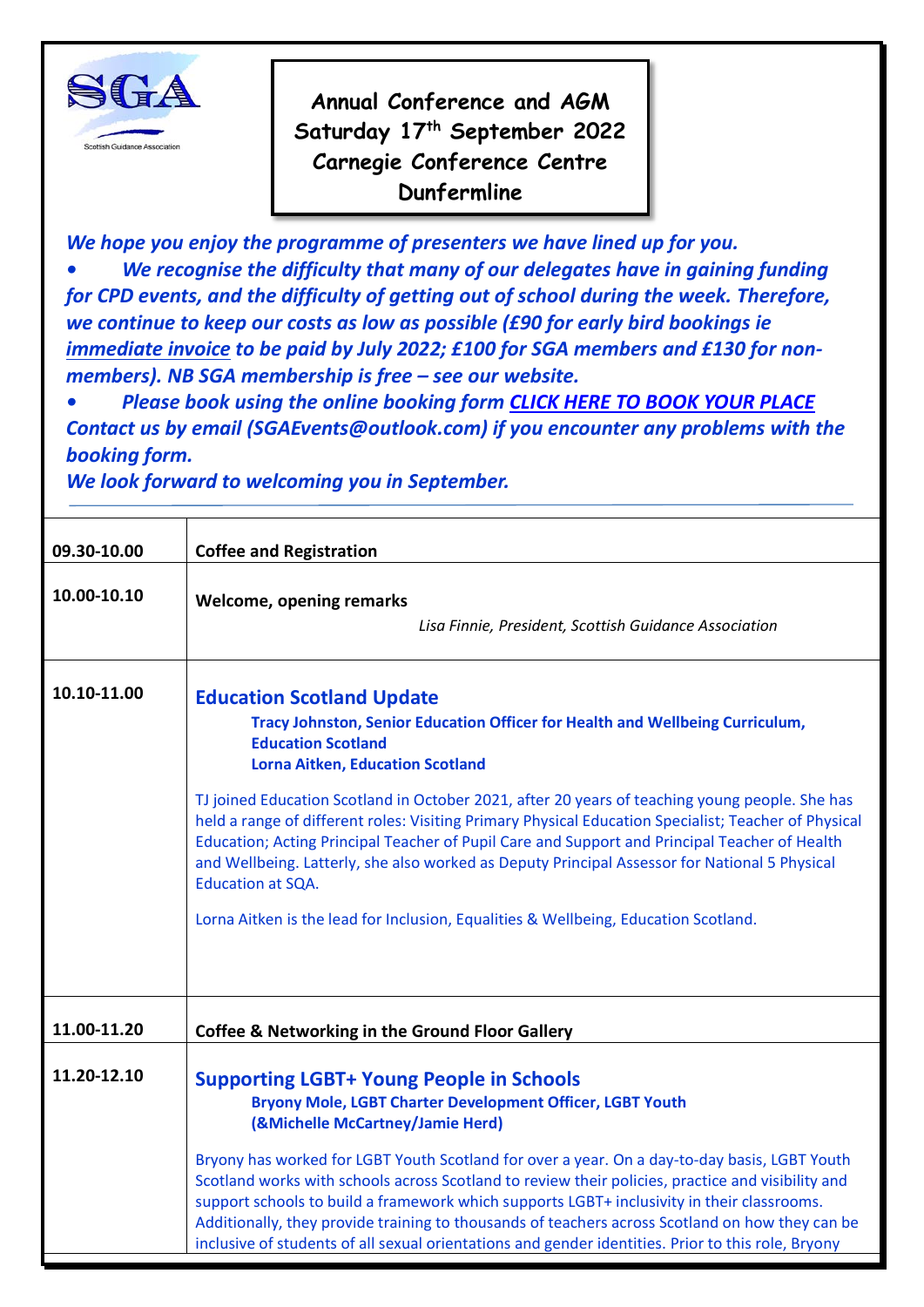|             | worked as a History and Modern Studies teacher and completed the LGBT Charter programme as<br>an educator.                                                                                                                                                                                                                                                                                                                                                                                                                                                                                                                                                                                                                                          |
|-------------|-----------------------------------------------------------------------------------------------------------------------------------------------------------------------------------------------------------------------------------------------------------------------------------------------------------------------------------------------------------------------------------------------------------------------------------------------------------------------------------------------------------------------------------------------------------------------------------------------------------------------------------------------------------------------------------------------------------------------------------------------------|
|             | This presentation will discuss how education professionals can support LGBT+ students and<br>contribute to a school environment that is inclusive of everyone. This presentation will look at<br>the experiences of LGBT+ students and what support has been helpful for them in schools. There<br>will be discussion of top tips for LGBT+ inclusion, what barriers LGBT+ young people may face and<br>a look at real life examples of activities schools across Scotland have undertaken to improve<br>visibility and LGBT+ awareness in their classrooms. There will also be information about what<br>LGBT Youth Scotland does as an organisation and what external support is available for young<br>LGBT+ people through LGBT Youth Scotland. |
|             | Through this session the presenters will facilitate opportunities for discussion, answer questions<br>and link to useful resources that may support the practice of guidance staff in supporting LGBT+<br>students.                                                                                                                                                                                                                                                                                                                                                                                                                                                                                                                                 |
|             | Website: https://www.lgbtyouth.org.uk/<br>Twitter: @LGBTYS                                                                                                                                                                                                                                                                                                                                                                                                                                                                                                                                                                                                                                                                                          |
| 12.15-13.05 | <b>What is Visible Difference?</b><br><b>Angela Harris, Head of Devolved Nations, Changing Faces</b>                                                                                                                                                                                                                                                                                                                                                                                                                                                                                                                                                                                                                                                |
|             | Angela is Head of Devolved Nations for Changing Faces and has been in post for 3 years with a<br>focus of raising awareness, campaigning and service development for those with a visible<br>difference. She works with government, NHS and national organisations across the Devolved<br>nations. Prior to this she was Head of Scotland for Breast Cancer Care for 10 years.                                                                                                                                                                                                                                                                                                                                                                      |
|             | Learn more about visible difference, what it means to be young with a visible difference and<br>what support is available for teachers and professionals working with children and young people.                                                                                                                                                                                                                                                                                                                                                                                                                                                                                                                                                    |
|             | Website: www.changingfaces.org.uk<br>Twitter: @FaceEquality @Angela_bcc                                                                                                                                                                                                                                                                                                                                                                                                                                                                                                                                                                                                                                                                             |
| 13.05-13.45 | <b>Lunch Break</b><br>(Display by SHINE in Reception Area)                                                                                                                                                                                                                                                                                                                                                                                                                                                                                                                                                                                                                                                                                          |
| 13.45-13.55 | <b>AGM</b>                                                                                                                                                                                                                                                                                                                                                                                                                                                                                                                                                                                                                                                                                                                                          |
| 13.55-14.35 | <b>Northfield Matters: What We Have Learned About Integrating Suicide</b><br><b>Prevention into the School Environment</b><br>Louise Penfold, Suicide Prevention Development Officer, SAMH                                                                                                                                                                                                                                                                                                                                                                                                                                                                                                                                                          |
|             | Lydia Tait, Education Support Officer, Aberdeen City Council                                                                                                                                                                                                                                                                                                                                                                                                                                                                                                                                                                                                                                                                                        |
|             | Prior to specialising in Suicide Prevention, Louise built her experience working in front line<br>mental health support before moving into managing services in community and primary care<br>mental health. Lydia taught in a range of Primary Settings before moving into citywide strategic<br>work on a variety of topics, most recently with a focus around wellbeing.                                                                                                                                                                                                                                                                                                                                                                         |
|             | Louise & Lydia will be sharing learning from their project, to introduce a whole school approach<br>to early intervention and suicide prevention at Northfield Academy in Aberdeen. They aim to<br>explore why they began the project, their progress to date and their planned next steps. They<br>will also give information on the tools and techniques they have found to be helpful in this work<br>and provide an opportunity for the group to ask questions and discuss this complex topic.                                                                                                                                                                                                                                                  |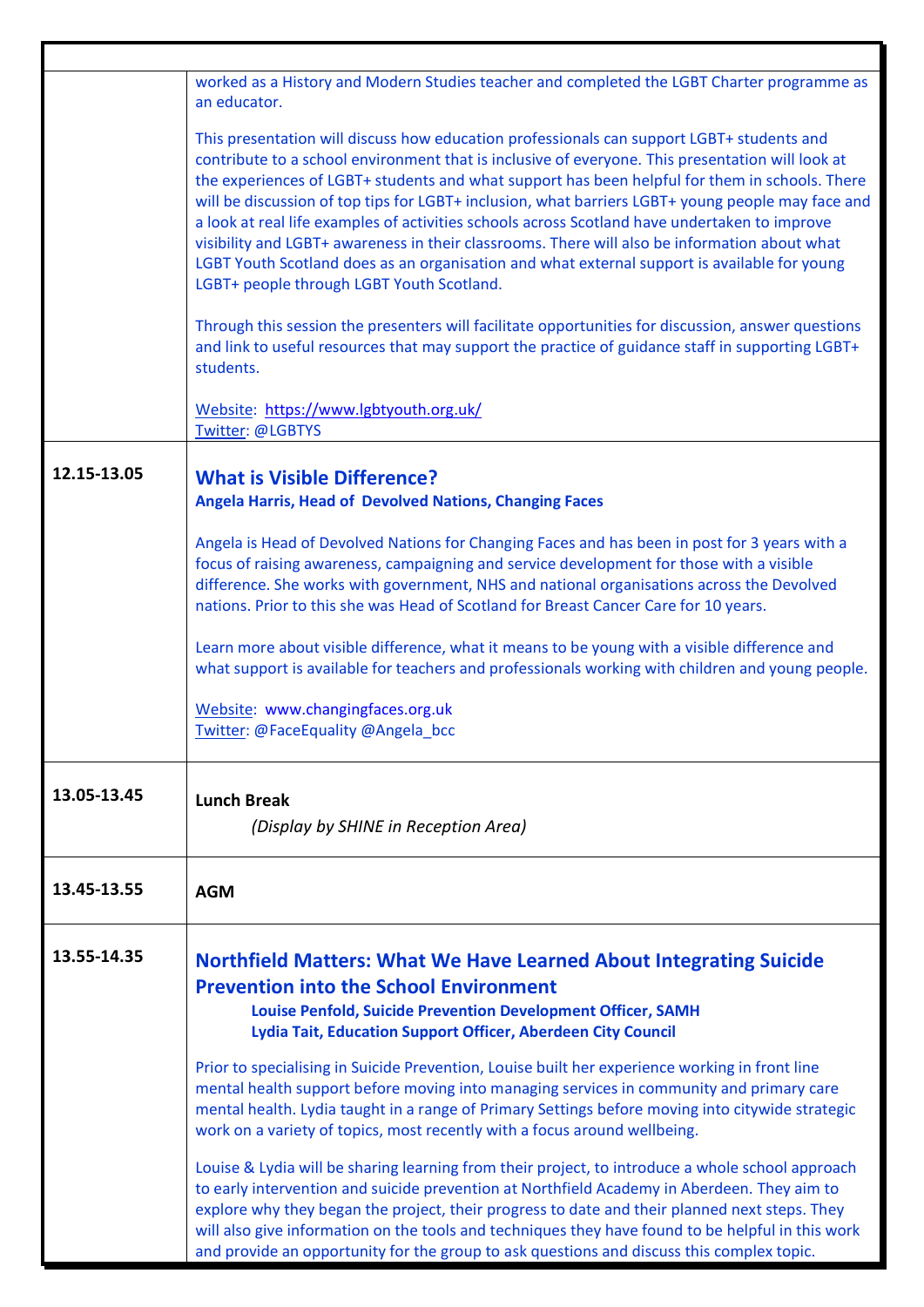| 14.40-15.20 | <b>The Power of Mentoring</b><br><b>Dr Iain MacRitchie, MCR Pathways</b>                                                                                                                                                                                                                                                                                                                                                                                                                                                                                                                                                                                                                                                   |
|-------------|----------------------------------------------------------------------------------------------------------------------------------------------------------------------------------------------------------------------------------------------------------------------------------------------------------------------------------------------------------------------------------------------------------------------------------------------------------------------------------------------------------------------------------------------------------------------------------------------------------------------------------------------------------------------------------------------------------------------------|
|             | lain founded MCR Pathways in 2007 and has led the development of the transformational MCR<br>mentoring and talent development programme, which now supports over 3,000 young people<br>each week. Iain's work in supporting the country's disadvantaged young people has been<br>recognised by a number of awards including Glasgow's St Mungo Medal, a Lifetime Achievement<br>Award for Diversity, honorary doctorate and other national and international leadership awards.<br>He became visiting professor at the University of Strathclyde in 2020.                                                                                                                                                                  |
|             | Dr Iain MacRitchie created MCR Pathways, the award-winning mentoring charity which supports<br>care-experienced and other young people in high schools across Scotland, in 2007. The Young<br>Talent programme began in Glasgow and now supports over 3,000 young people in local<br>authorities across the nation. The premise is simple - volunteer mentors spend an hour a week<br>with a matched young person through term time, helping them find and use their talents - but<br>the impact is profound. Today, Iain explains the purpose and transformational potential of the<br>Young Talent programme, and how working with MCR Pathways can help improve the post-<br>school opportunities of your young people. |
|             | Website: https://mcrpathways.org/<br>Twitter: @mcrpathways                                                                                                                                                                                                                                                                                                                                                                                                                                                                                                                                                                                                                                                                 |
| 15.20       | <b>Plenary and closing remarks</b><br>Lisa Finnie, President, Scottish Guidance Association                                                                                                                                                                                                                                                                                                                                                                                                                                                                                                                                                                                                                                |
|             |                                                                                                                                                                                                                                                                                                                                                                                                                                                                                                                                                                                                                                                                                                                            |

## Don't forget to check us out on Social Media and our website!



@ ScottishGuidanceAssociation @SGuidanceA

Website: [www.scottishguidance.org.uk](http://www.scottishguidance.org.uk/)

We hope you enjoy your day!

We look forward to seeing you again next year, at the same venue, Carnegie Conference Centre, Dunfermline,

in September 2023!

*Please return your badges at the end of the day, and complete the Feedback Google Form. Thank you!*